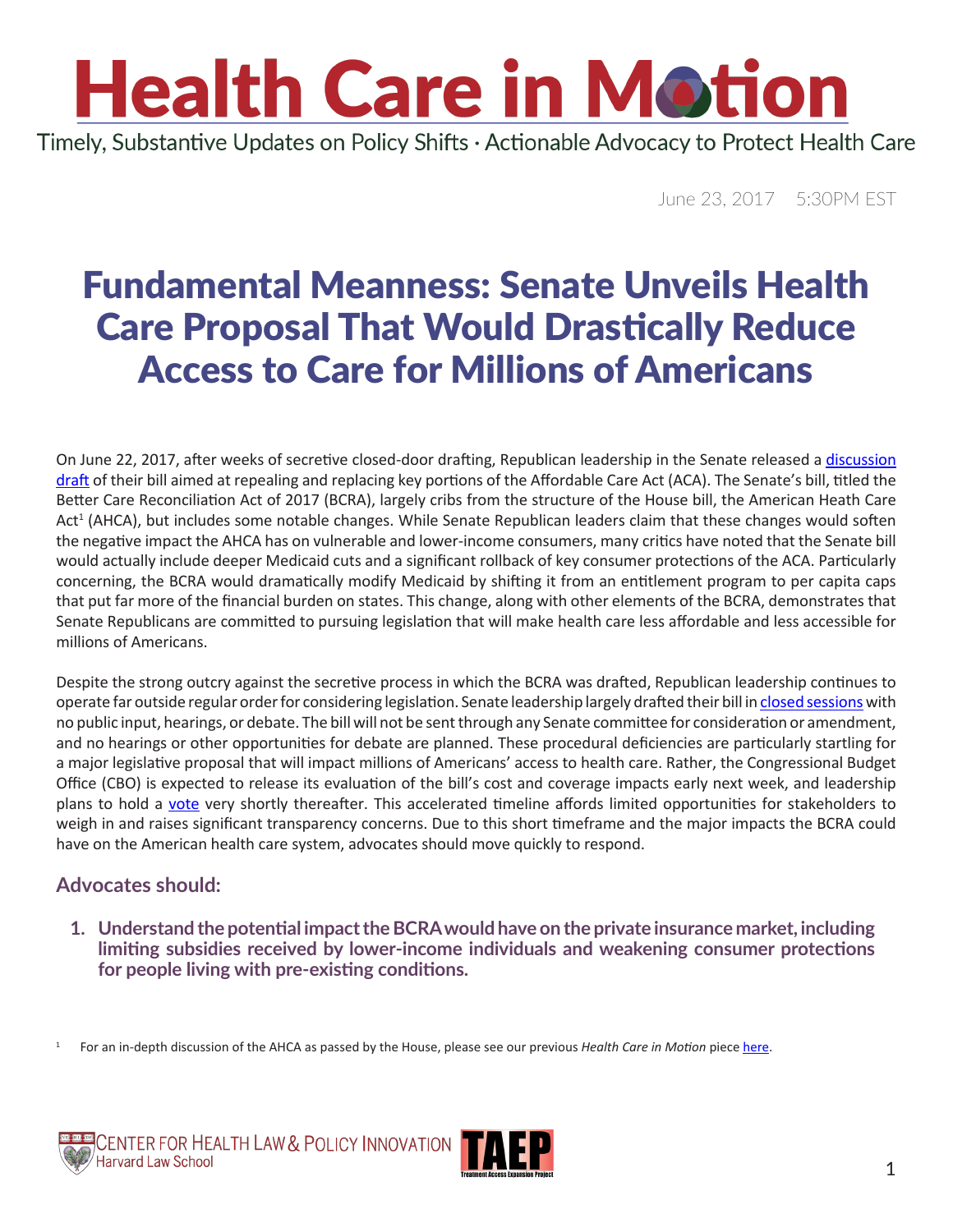- **2. Understand the ramifications the BCRA would have on ending Medicaid expansion and limiting federal financial support of Medicaid. Advocates should recognize how these financial changes will impact eligibility and benefits for their state's Medicaid program.**
- **3. Move quickly to educate their [Senators](https://www.senate.gov/senators/contact/) on the negative impact the BCRA would have on access to care for vulnerable and low-income individuals in their state.**

#### **The Senate's Proposal Will Make it Harder for All Consumers, Particularly Vulnerable Populations, to Access Meaningful Coverage on the Private Market**

While the BCRA does not directly dismantle the private insurance state Marketplaces, it does remove measures meant to ensure that the insurance products offered in those Marketplaces would be affordable and provide meaningful coverage. The BCRA reduces the subsidies designed to make insurance affordable for lower-income consumers. It also directly removes many consumer protections and allows states to easily secure waivers from still more.

#### **Affordability**

Under the ACA, premium subsidies are scaled based on income and the local cost of coverage, and are designed such that lower- and moderate-income consumers' contributions towards premiums are capped at a reasonable percentage of their income. Enrollees with incomes from 100-400% of the Federal Poverty Level (FPL) qualify for these subsidies. The ACA also placed guardrails limiting how much more insurers could charge older consumers for premiums.

The BCRA, however, modifies the ACA's subsidies to limit them to those with incomes up to 350% of FPL and reduce the overall amount of financial support offered. The BCRA's subsidies also decrease based on age, with older individuals receiving far less financial support than under the ACA. For example, an individual over the age of 59 with an income that is 300% FPL is expected to contribute 11.5% of their income towards premiums, whereas this individual would pay no more than 9.5% of their income under the ACA.

Additionally, the BCRA would further decrease the financial support provided to lower-income enrollees by modifying the "benchmark" plan used to calculate the amount of the subsidy provided. Under the ACA, premium subsidies are calculated with reference to a benchmark plan, the second-lowest cost [silver level](https://www.healthcare.gov/glossary/silver-health-plan/) health plan available to consumers. The difference between an enrollee's premium contribution cap and the benchmark premium determines the amount of the subsidy. This was designed to ensure that lower-income individuals could purchase a health plan that covers a sizable percentage of expenses, as silver health plans are required to cover 70% of an enrollee's health care expenditures.

The BCRA would determine the subsidy amount with reference to a benchmark plan that only covers 58% of an individual's health care needs. This would reduce the size of the subsidies further, as the benchmark plan's premium would likely be lower. As a result, low-income individuals may only be able to afford health plans that push more out-of-pocket costs onto consumers and are only meant to provide catastrophic coverage. This is especially concerning for people living with chronic illnesses and disabilities, as these individuals rely on affordable access to regular medical care and other services.

Furthermore, the BCRA would eliminate the ACA's [cost-sharing reductions](https://www.healthcare.gov/glossary/cost-sharing-reduction/), which help lower the costs of deductibles,



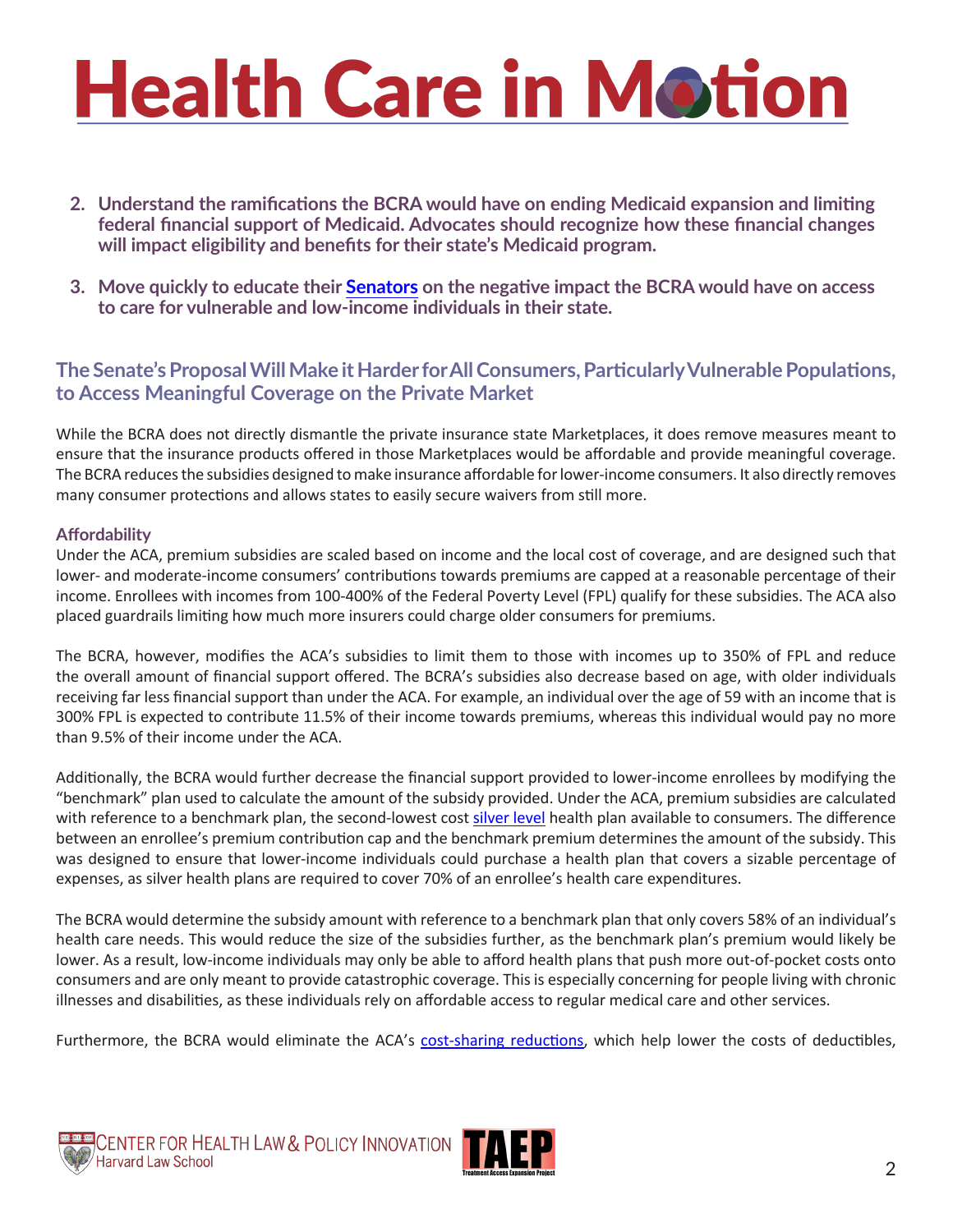copayments, and coinsurance for low-income individuals. The cost-sharing subsidies have been a source of constant anxiety for insurers in recent months, as the Trump Administration has consistently refused to commit to funding this program. In response, many insurers have either [increased premiums](http://chirblog.org/we-read-actuarial-memoranda-so-you-dont-have-to/) or exited the ACA's Marketplace altogether. While the BCRA would formally appropriate funds for the cost-sharing reductions for 2018 and 2019, it would eliminate them beginning in 2020. More than [5.6 million](http://www.cbpp.org/blog/interactive-map-cost-sharing-subsidies-at-risk-under-house-gop-health-bill) individuals, accounting for 59% of all Marketplace enrollees, received these cost-sharing reductions in 2016. Eliminating these important subsidies, along with scaling back the premium tax credits, will place increased financial burdens onto those with lower incomes, forcing these individuals to potentially forego needed services and treatment.

#### **Insurance Market Changes and Rollback of Key Consumer Protections**

The BCRA does retain some of the consumer protections that its House counterpart, the AHCA, would repeal, although it will allow states the flexibility to secure waivers of many of the consumer protections it appears to spare. The ACA's prohibition on denying coverage to those living with pre-existing conditions or charging these individuals higher premiums based on their health status would remain in the BCRA. The BCRA would also retain the ACA's Essential Health Benefits (EHBs) and actuarial value<sup>2</sup> requirements for qualified health plans sold on the Marketplace. As discussed below, however, states could individually request waivers of many of these requirements for insurance plans sold in their states.

The BCRA would also eliminate the individual mandate to obtain health insurance, which is a key cornerstone of the ACA's insurance reforms. By requiring most individuals to enroll in health insurance coverage, the individual mandate increases the number of healthy individuals in insurance pools, ensuring that insurers collect enough premiums to pay for the cost of providing care to sicker individuals who incur higher health care expenses. Insurance experts have [recognized](http://healthaffairs.org/blog/2016/03/15/dont-let-the-talking-points-fool-you-its-all-about-the-risk-pool/) that requiring insurers to accept all patients at the same premium rates without an incentive to buy coverage runs the risk of destabilizing insurance markets. Removing the individual mandate will likely cause healthier enrollees to "opt out" of purchasing coverage, while those who need health coverage, such as individuals living with chronic illnesses and disabilities, will continue to need access to coverage. The resulting imbalance in insurance enrollment could potentially increase premiums by up to [20%.](https://tcf.org/content/commentary/heart-comparison-house-senate-health-bills/?utm_source=TCF+Email+Updates&utm_campaign=61c8f91914-EMAIL_CAMPAIGN_2017_06_12&utm_medium=email&utm_term=0_e5457eab21-61c8f91914-92598021)

In an effort to mitigate this impact, the BCRA provides states with funds through a State Stability and Innovation Program to create reinsurance programs, high-risk pools, or other Marketplace stabilization efforts. The fund will provide a total of \$112 billion for state use between 2018 and 2026, an average of \$11.2 billion per year with each year's allotment fluctuating. However, these funds would likely be [inadequate](https://www.americanprogress.org/issues/healthcare/news/2017/05/02/431698/house-health-care-plan-not-enough-keep-high-risk-pools-afloat/) to fund robust enough high-risk pools to compensate for other changes to the Marketplace, and, in any case, [past experience](http://www.kff.org/health-reform/issue-brief/high-risk-pools-for-uninsurable-individuals/) with high-risk pools has shown that [they do not work](http://www.commonwealthfund.org/~/media/files/publications/issue-brief/2014/dec/1792_hall_highrisk_pools.pdf). While a reinsurance program or other efforts might help stabilize the problems associated with removing the individual mandate, adequate funding is key, and the small amount provided to states by the BCRA is likely insufficient.

Perhaps most concerning, the Senate's bill would allow states to undermine key consumer protections for vulnerable populations. The BCRA would give states far greater flexibility to design their individual insurance Marketplaces, even at the cost of access to care. States would be allowed to increase the age rating band above the 3 to 1 ratio currently permitted, which would cause premiums to skyrocket for older Americans seeking coverage in the Marketplaces.

Furthermore, the BCRA would give states far greater leeway to obtain waivers from key ACA requirements through Section 1332.<sup>3</sup> Currently, states may apply to the Centers for Medicare and Medicaid Services under Section 1332 of the ACA for a

<sup>3</sup> For an in-depth discussion of Section 1332 waiver requirements, please see our previous Health Care in Motion piece [here.](http://www.chlpi.org/wp-content/uploads/2013/12/HCIM_06_19_2017.pdf)





<sup>&</sup>lt;sup>2</sup> This refers to the percentage of annual health care costs covered by the insurer rather than covered out of pocket by the enrollee.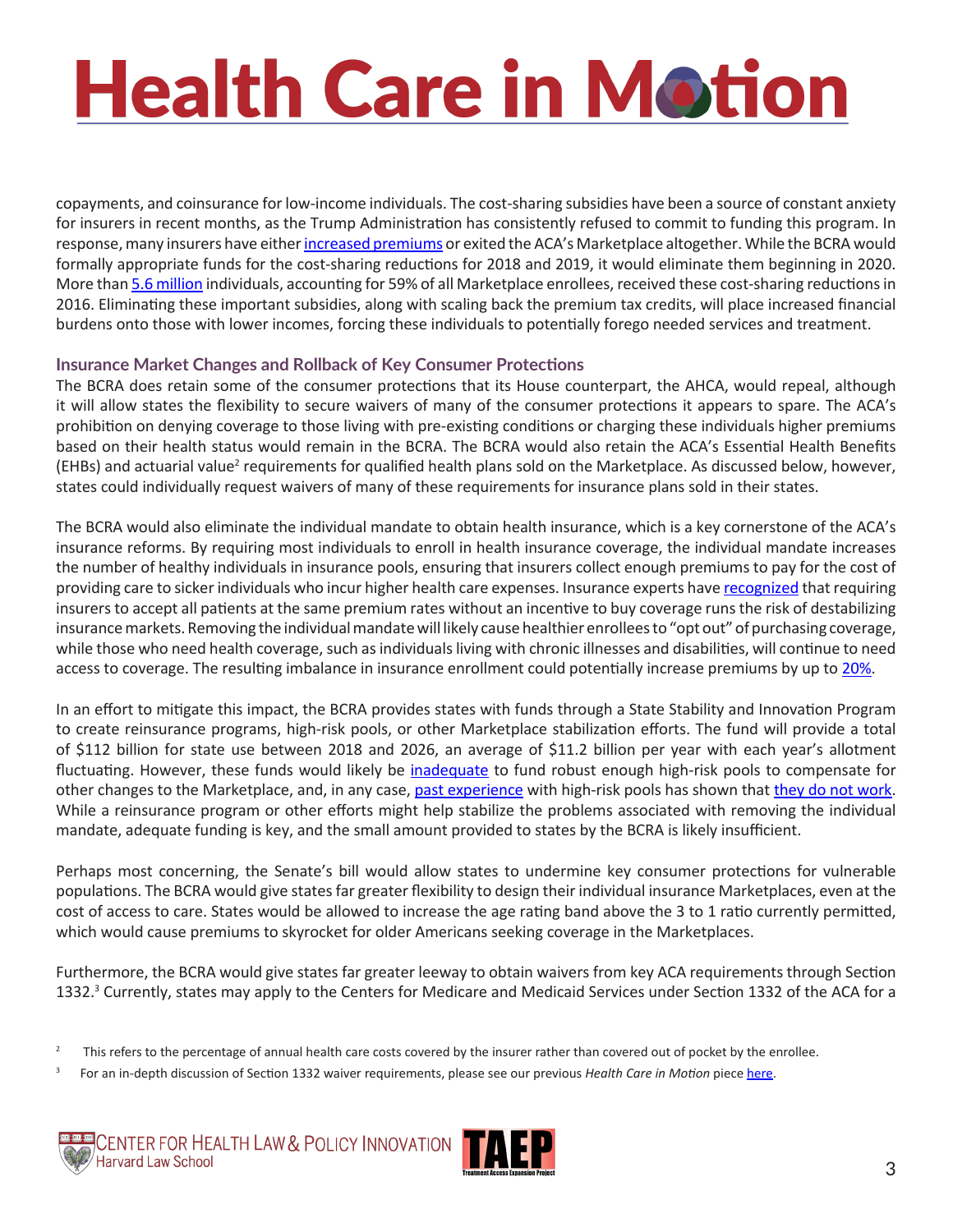waiver of the ACA's key consumer protections, including the EHB package, actuarial value requirements, and out-of-pocket [limits](https://www.healthcare.gov/glossary/out-of-pocket-maximum-limit/). Under the ACA, 1332 waivers can only be granted where a state can demonstrate that their proposal will cover at least as many individuals with similarly affordable and comprehensive coverage absent a waiver, without increasing the federal deficit. Under the BCRA, Section 1332 waivers would be much easier to acquire, as a state would only need to demonstrate that their waiver would not increase the federal deficit.

In states that obtained such waivers, insurers would be allowed to offer plans that do not cover items and services that are critical for people living with chronic illnesses and disabilities, such as prescription drug coverage and substance use and mental health services, and offer plans that are less generous overall. Further, because the ACA's ban on annual and lifetime limits and the cap on annual out-of-pocket costs only apply with respect to EHBs, states seeking to modify the EHB package will likely be able to define these protections as well.

#### **A Call to Action**

This is a critical moment for advocates to weigh in to support vulnerable populations' access to care. As the Senate is likely to amend their bill before it reaches the floor for a vote, advocates should educate their [Senators](https://www.senate.gov/senators/contact/) about the importance of providing subsidies robust enough to allow Americans, especially lower-income individuals, the ability to purchase quality coverage. Advocates should also highlight the importance of maintaining strong consumer protections for people living with chronic illnesses and disabilities, such as the EHB package and actuarial value requirements, as well as the inadequacy of high-risk pools to address these individuals' health care needs.

#### **A Truly Stunning Blow to Medicaid**

The Senate's bill is a full frontal assault on Medicaid and the vulnerable and low-income populations that rely on the program. Much like the AHCA, the BCRA would significantly change the Medicaid program, both by phasing out the ACA's Medicaid expansion and limiting federal financial support of the entire Medicaid program. While it would implement its changes over a phased in time, the BCRA's cuts to Medicaid would be even deeper over time than the [\\$834 billion](https://www.cbo.gov/system/files/115th-congress-2017-2018/costestimate/hr1628aspassed.pdf) cut the program would see under the AHCA. In 2015, 97 million Americans relied on Medicaid, including at least 10 million [individuals](http://www.cbpp.org/research/health/policy-basics-introduction-to-medicaid) living with chronic illnesses and disabilities. The BCRA would result in many individuals losing access to Medicaid, while other enrollees would likely experience greatly reduced benefits.

#### **Elimination of Medicaid Expansion**

Many people who became newly insured under the ACA are beneficiaries of the Medicaid expansion. Under the ACA, in states that opted to expand their Medicaid program, the federal government covers 90% of the cost to state government of that expansion population. Today, about [11 million Americans](http://www.cbpp.org/research/health/house-republican-proposals-to-radically-overhaul-medicaid-would-shift-costs-risks-to) receive access to health care through Medicaid expansion. Beginning in 2021, the BCRA would gradually eliminate the special financial support for the Medicaid expansion population by 2024, with the cuts phased in over each year. Most expansion states will not be able to continue providing coverage to the expansion population absent this enhanced financial support. Individuals who were previously covered by Medicaid expansion will most likely not be able to afford individual Marketplace premiums, even after taking the BCRA's tax credits into account, leaving these individuals with no options to access comprehensive health care.

While states could opt to continue to provide Medicaid to the expanded eligibility groups after the phase-out, they would bear much more of the financial burden as they would no longer receive enhanced federal reimbursement for this population. This will force states to make difficult decisions about whether they can afford to continue covering the expansion population. While the phase-down of the Medicaid expansion is meant to take place over the course of four years,



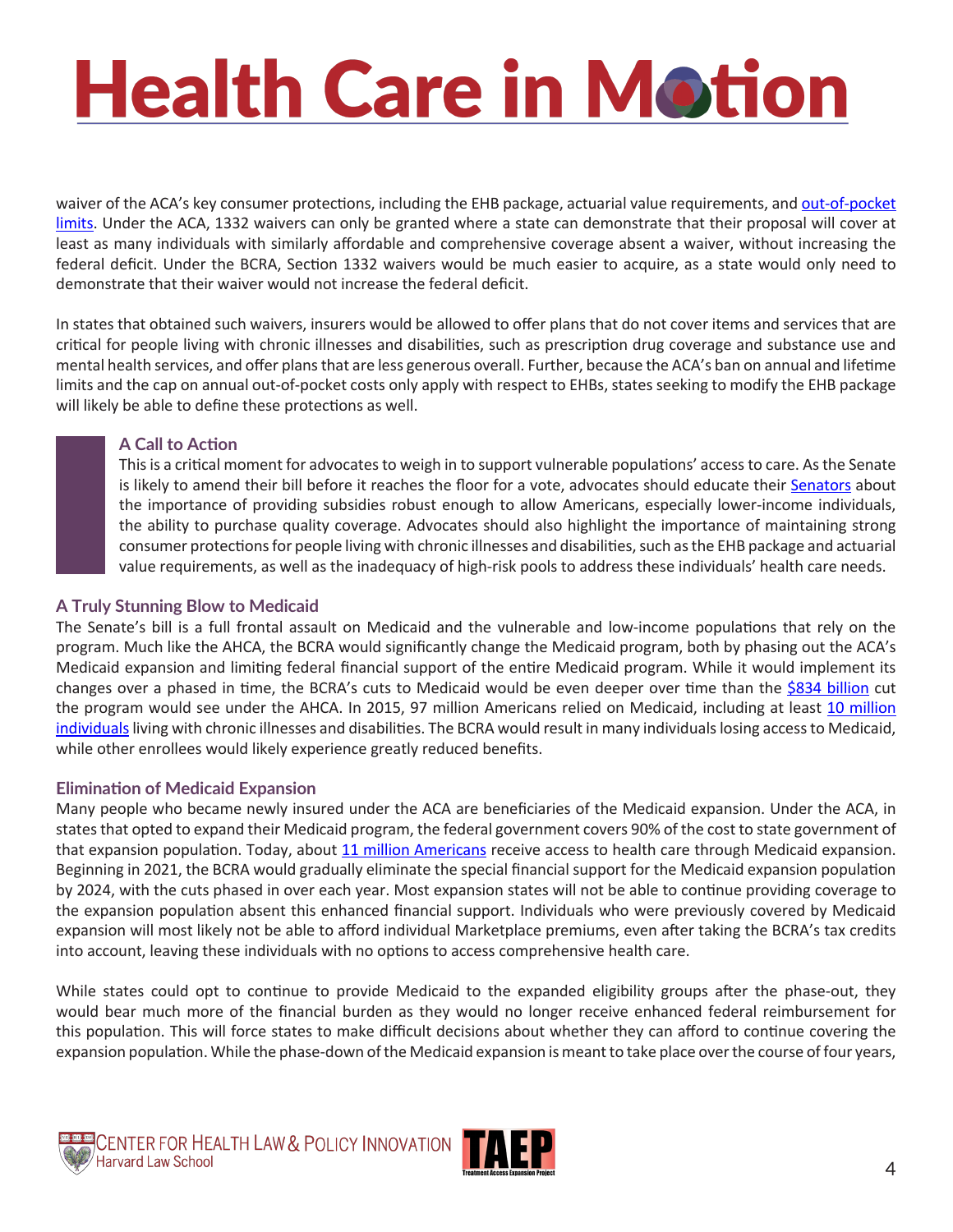some expansion states would feel the effects more quickly. Eight states, Arkansas, Illinois, Indiana, Michigan, Montana, New Hampshire, New Mexico, and Washington, have laws that would automatically end their expansion as a result of reduced financial funding.

#### **Historic Change to Core Structure of Medicaid – From Entitlement to Per Capita Caps**

The BCRA, like the AHCA, would significantly restrict all federal Medicaid spending by replacing the entitlement structure with per capita caps beginning in FY2020. The BCRA would shift Medicaid away from an open ended federal entitlement program, in which the federal government's contribution reflects a percentage of a state's actual health spending, to a program with a pre-set financial limit, here a per capita cap.<sup>4</sup> The BCRA would require states to choose two consecutive fiscal years by which to set targeted spending. The BCRA ties the annual increase in the per capita rates initially to the medical care component of the Consumer Price Index (CPI) for most enrollees. However, starting in FY2025, this increase would be tied only to general inflation or the CPI, and not to medical inflation which is typically higher. This would amount to even deeper cuts over time than under the AHCA: per-enrollee spending on Medicaid is expected to grow 4.4% per year, whereas the medical component of CPI is expected to grow 3.7% and CPI is expected to increase by 2.4%.

A change to per capita caps is alarming for proponents of access to care. Per capita caps can be especially problematic for patients with higher costs, such as those living with chronic illnesses and disabilities, because it puts a ceiling on the federal contribution towards each individual's health care costs. As a result, states would be responsible for all costs above the per-beneficiary cap, which may be challenging for states with tight budgets. This will likely result in heavy pressure on the states to cut eligibility and/or benefits in their programs. This is especially concerning for older individuals and those living with disabilities, who account for [nearly half](http://www.cbpp.org/research/health/house-republican-proposals-to-radically-overhaul-medicaid-would-shift-costs-risks-to) of Medicaid spending.

The BCRA would also give states the option to implement policies in their Medicaid programs that impose greater burdens for individuals to become and remain eligible for medical assistance. Under current law, Medicaid enrollees' eligibility based on income is determined every 12 months and may not be redetermined more frequently. Beginning October 1, 2017, the BCRA would give states the option to require certain Medicaid enrollees to redetermine their eligibility based on income every 6 months, or potentially even more frequently. Additionally, the BCRA allows states to impose work requirements on expansion population enrollees as a condition of eligibility. This is particularly [concerning](http://www.healthlaw.org/publications/browse-all-publications/medicaid-work-requirements-not-a-healthy-choice#.WNFssBIrIUE) for people living with chronic and disabling conditions who are not eligible based on a disability category, but may still be living with conditions that preclude them from attaining employment. A work requirement would likely bar those who need care the most from obtaining it, forcing them to seek costlier late-stage interventions like emergency room visits.

#### **A Call to Action**

Advocates should make their position on Medicaid known to their [Senators.](https://www.senate.gov/senators/contact/) In particular, advocates should highlight the success of the Medicaid expansion in reducing the number of uninsured individuals and improving health in states that have expanded Medicaid. Advocates should also highlight the importance of maintaining strong federal funding for Medicaid, and the impact that spending caps could have on coverage and benefits for Medicaid enrollees. Advocates could highlight the importance of Medicaid in financing services, such as [long-term](http://www.kff.org/health-reform/issue-brief/the-affordable-care-acts-impact-on-medicaid-eligibility-enrollment-and-benefits-for-people-with-disabilities/)  [services and supports,](http://www.kff.org/health-reform/issue-brief/the-affordable-care-acts-impact-on-medicaid-eligibility-enrollment-and-benefits-for-people-with-disabilities/) for individuals living with chronic illnesses and disabilities.

States would be given an alternative option to take a block grant instead of a per capita cap. The results under either scenario are similar: federal spending will not keep pace with expected spending on Medicaid enrollees.